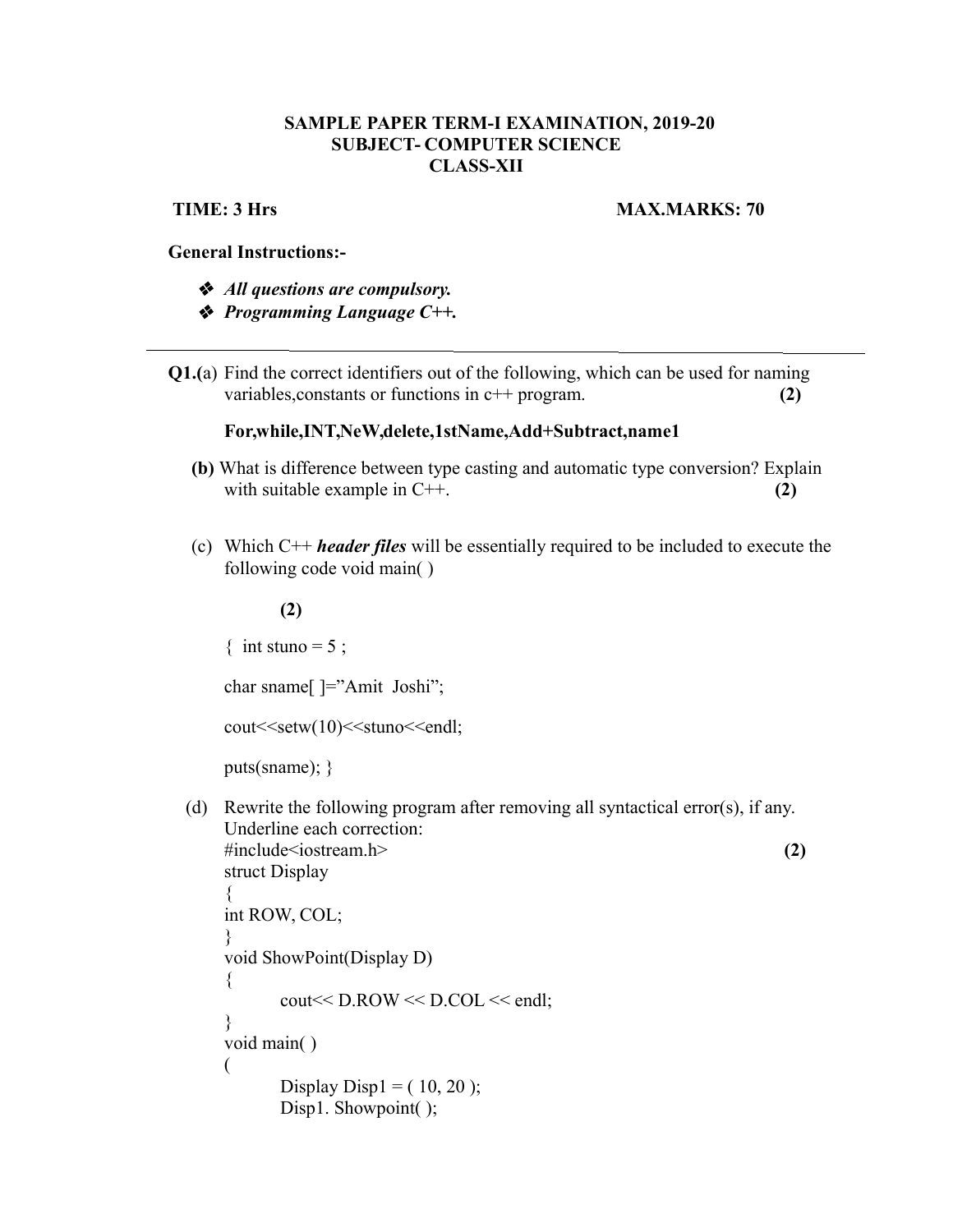Display  $Disp2 = Disp1;$  $ROW += 15;$ Showpoint.Disp2;

}

 (d) What is the problem with the following code fragment? How might you fix it.? Explain. **(2)** Solution 2.1 (2) Solution 2.1 (2) Solution 2.1 (2) Solution 2.1 (2) Solution 2.1 (2) Solution 2.1 (2)

```
char buf[] =" Hi There";
int main ( ) \{char *ptr; for( int i=0;buf[i]!='/0';++i)
ptr[i] = buf[i]; return 0; \}
```
 (e) Give the output of the following program (Assuming that all required header files are included in the program ) **(3)**

```
void STROP(char *st, char ch)
\{ int i;
for(i=0; st[i]!='\0' ;i++)
{ if(st[i]>='D' && st[i]<='J')
st[i]=tolower(st[i]);
else
if(st[i]=='A' \mid st[i]=='a' \mid st[i]=='B' \mid st[i]=='b') st[i]=ch;
  else
  if(i\%2!=0)st[i] = to lower(st[i]);
else st[i]=st[i-1];
```
void main( )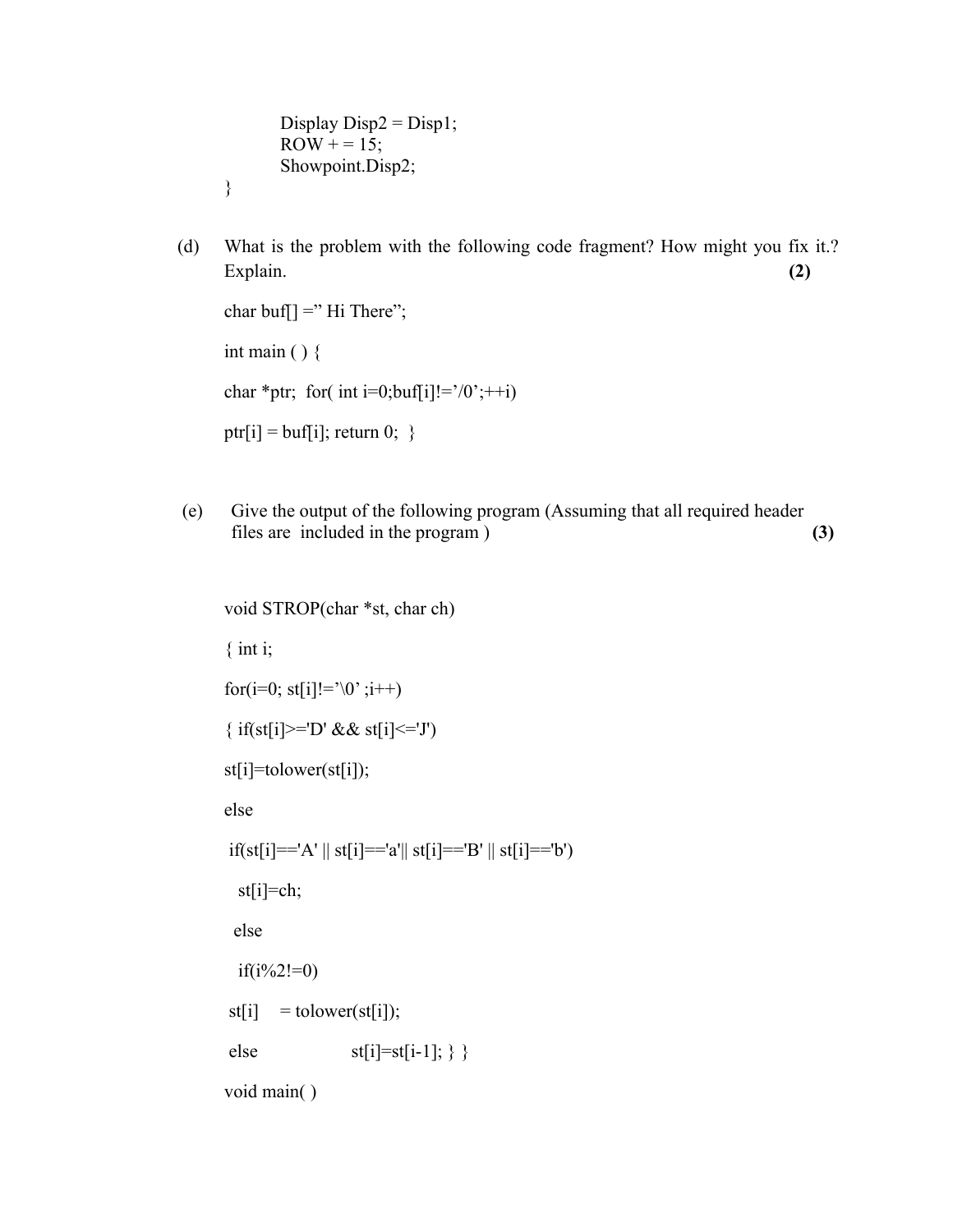{ char Text[]="BpEaCeFAvourEr";

STROP(Text,'&');

```
cout << "\n Newstring : " << Text; }
```
(f) Observe the following program and select the possible output from it:( Justify the answer)

```
 (2)
#include<iostream.h>
\#include\lestdlib.h>const int BIG = 3;
void main( )
{
       randomize( );
       int Digit ;
       Digit = 90 + \text{random (BIG)};
       for (int K = DIGIT ; K >= 90 ; K --)
              cout << K << "\$";
}
(i) 93$93$92$91$90$
(ii) 91$90$
(iii) 90$91$92$
(iv) 90$92$
```
(g) What will be the output of the following code fragment:- **(3)**

```
#include<iostream.h>
int main () { int a[] ={7,5,6,7}; int *p,**q,***r,*s,*t,**ss;
p=a; s=p+1; q = \&s; t = (*q+1); ss=\&t; r=\&ss;
cout <<* p << '\t' <<** q << '\t' <<*** r << endl; return 0;
```
**Q2**.(a) Differentiate between Function Overloading and Default Arguments with suitable example. **(2)**

(b) Answer the questions (i) to (ii) after going through the following class: **(3)**

class Teacher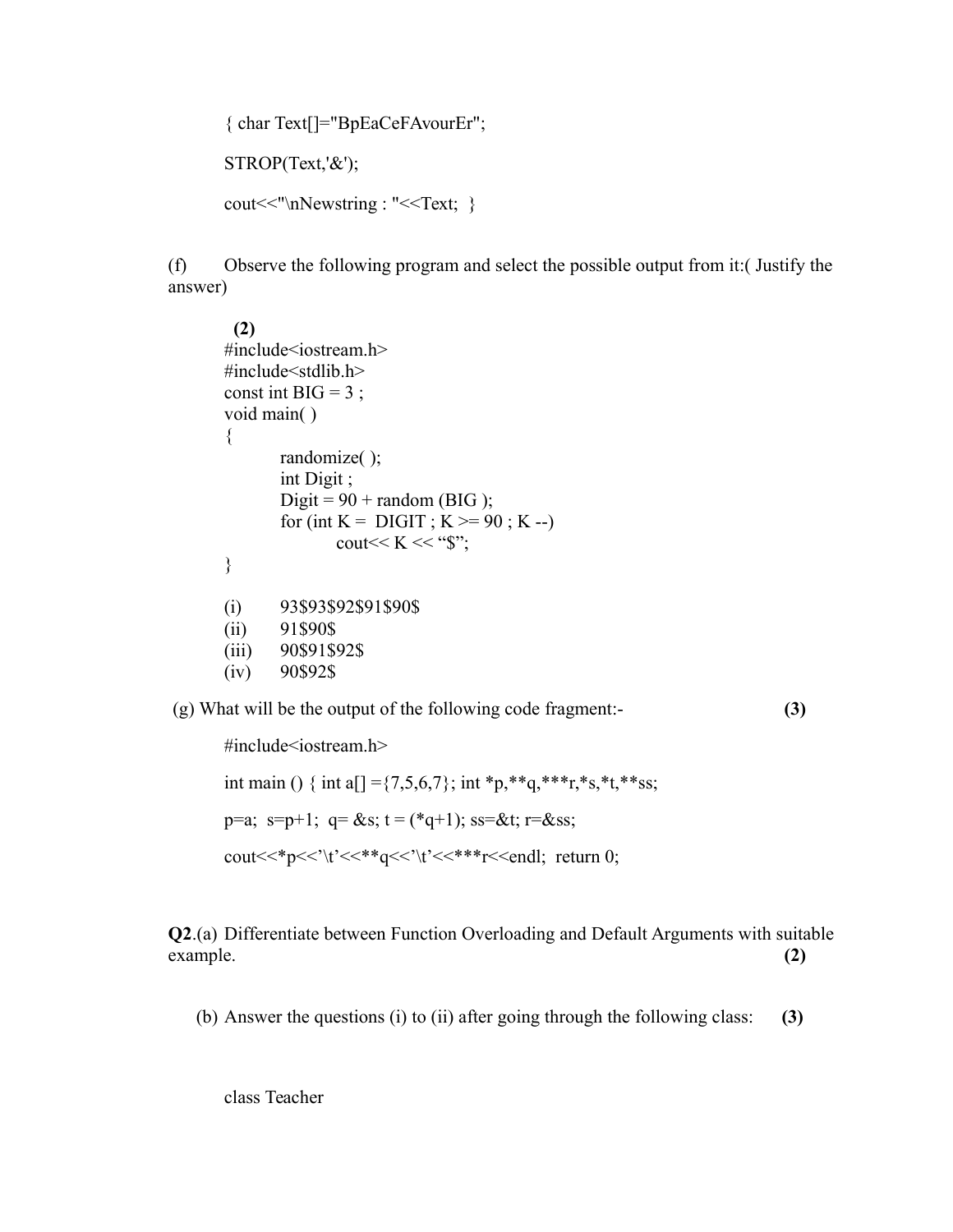```
\{char Subject[30];
      int Salary;
public:
      Teacher( ) \frac{1}{2} // Function 1
      {
            strcpy (Subject, "Economics");
            Salary = 15000;
      }
      Teacher ( char T[ ]) // Function 2
      {
            strcpy (Subject, T);
            Salary = 15000;
      }
      Teacher (int S) // Function 3
      \left\{ \right.strcpy (Subject, "Economics);
            Salary = S;
      }
      Teacher (chat T[ ], int S) // Function 4
      {
            strcpy (Subject, T);
            Salary = S;
      }
}
(i) Which feature of object oriented programming is demonstrated using 
      Function1, Function2, Function3 and Function4?
(ii) Write statement in C++ that would call Function 2 and Function 3 and 
      Function 4 of class Teacher.
( c) Differentiate between Parameterized constructor and Copy Constructor. 
      Illustrate with example. (2)
(d) Mention the various situations when a copy constructor is automatically 
     invoked. (3)
(e) Define a class named STREAM in C++ with following description: (4)
Private Members:
               • AD NO Integer
               • NAME Array of Character
                  Percentage Float
                 FEES Float
Public Members:
                  A constructor to initialize the members.
               • A function Read Data() to input the values of AD NO,
                 NAME and Percentage.
```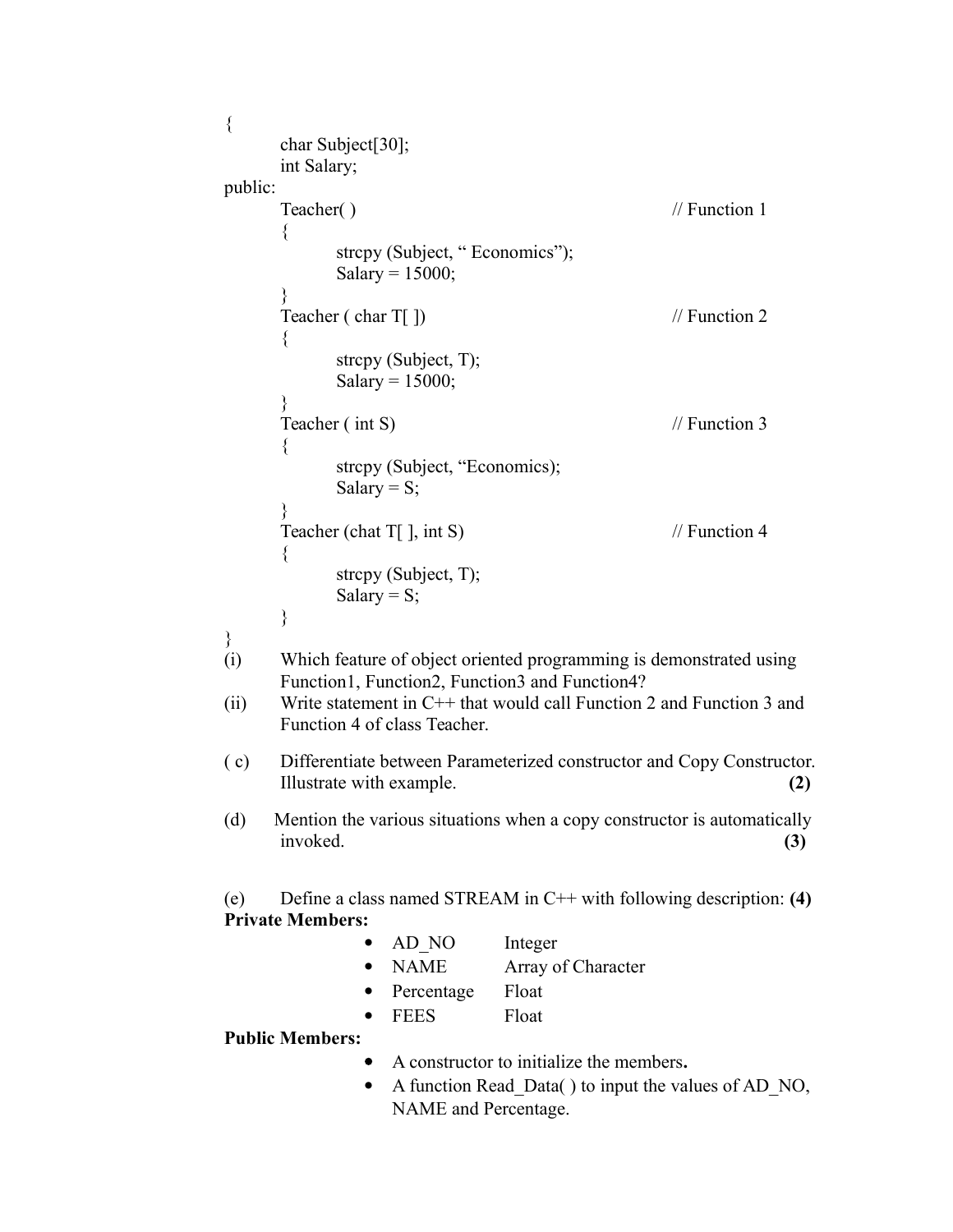A function Select\_Stud ( ) to choose students for different streams depending upon their percentage and assign the fees they have to deposit as given below:

| Percentage                         | <b>Stream</b>  | Fees  |
|------------------------------------|----------------|-------|
| Percentage $\geq$ 90               | Computer       | 20000 |
| Percentage $\leq 90$ but $\geq 80$ | <b>Biology</b> | 18000 |
| Percentage $\leq 80$ but $\geq 70$ | Commerce       | 14000 |

- A function Disp\_Data() to display the value of all the data members.
- (f) Answer the questions (i) to (iv) after going through the following class:

```
(4)
class Person
{
               char Name[30];
       protected:
               char Address[20];
       public:
               Person();
               void read_Person ();
               void disp_Person( );
};
class Employee : protected Person
{
               int ENo;
       protected:
               float Salary;
       public:
               Employee( );
               void read_Employee( );
               void disp_Employee( );
};
class Student : private Person
\{int RollNo;
               float Marks;
       public:
               Student( );
               void read Sudent( );
               void disp_Student ();
\{i\}};
       Which type of Inheritance is shown in the above example?
```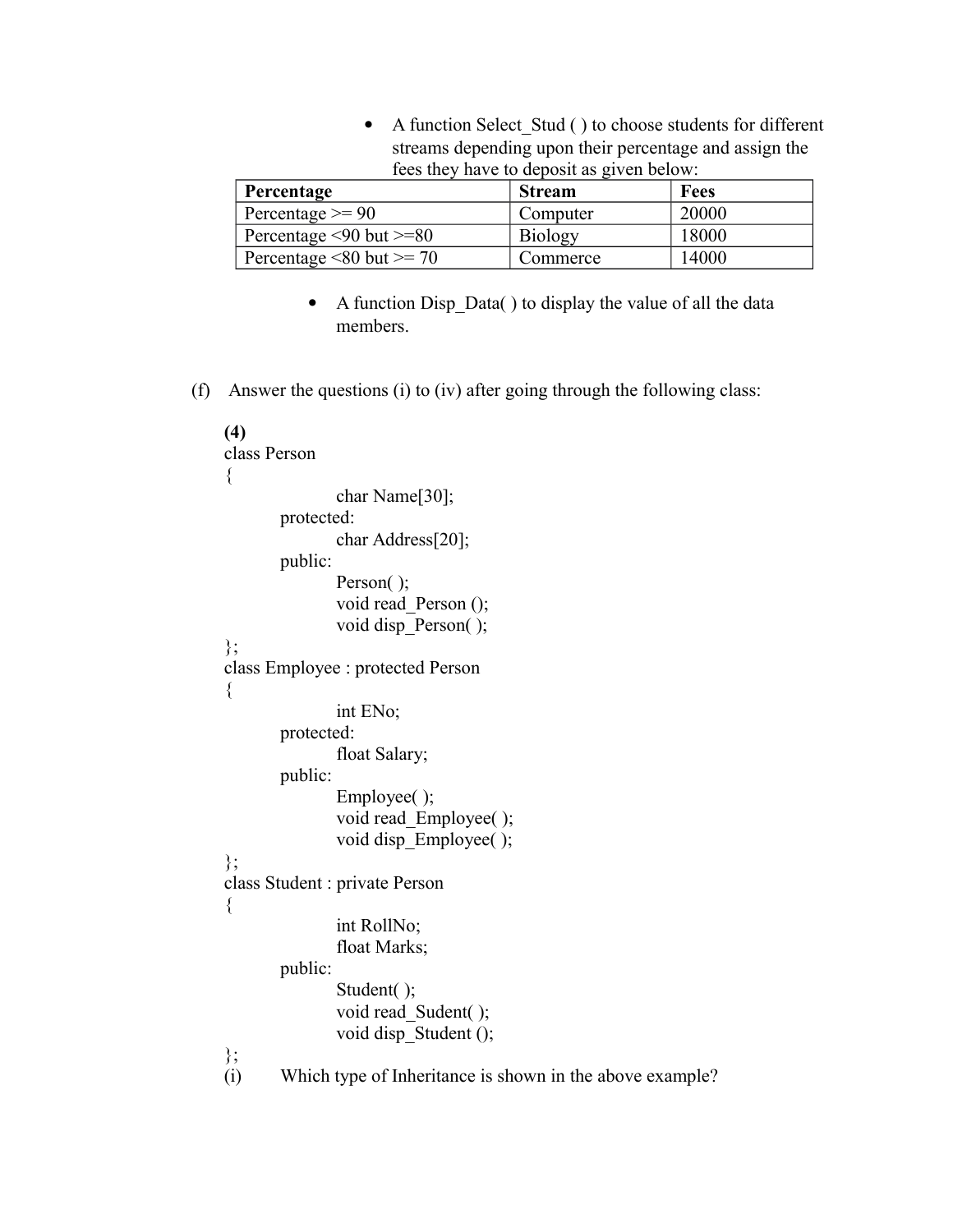- (ii) Mention the name of ALL members that are accessible by the member function of class Employee.
- (iii) Mention the name of member functions that are accessible by the object of class Student.
- (iv) How many bytes will be required by an object of class Employee?

# (g) Distinguish between the following two statements: **(2)**

Time T1(13,10,25);//statement 1 time T2= time(13,10,25); // statement 2

**Q3. (**a)Given an array named A with following elements 3,-5,1,3,7,0,-15,3,-7,-8 write a  $C_{++}$  function to shift all the positive numbers to right so that the resultant array may look like  $-5, -15, -7, -8, 3, 1, 3, 7, 0, 3$  [ 3]

 **(b)** Write the definition of a function Alter (int A[ ], int N) in C++, which should change all the multiples of 5 in the array to 5 and rest of the elements as 0.

# **[3]**

 **(c)** Suppose an array P containing float values. Write a user defined function in C++ to sort an array using selection sort.The function should have the parameters as (i) an array (ii) number of element N. **[3]**

- **(d)** An array P[20][30] is stored in the memory along the column & along the row with each of the element occupying 4 bytes, find out the Base Address of the array, if an element P[2][20] stored at the memory location 5000. **[3]**
- **(e)** Write a function REVCOL (int P[][5], int N, int M) in C++to display the content of a two dimensional array, with each column content in reverse order **[3]**

 **(f)** Suppose a one dimensional array AR containing integers arranged n ascending order . Write a user defined function in C++ to search for one integer from AR with the help of binary search method, returning an integer 0 to show absence of the number and integer 1 to show presence of the number in the array. The function should have three parameters: ( an array, number to be searched and the number of elements in an array) **[4]** 

**Q4. (a)** What is the difference between get() and getline() functions even when they share similar prototypes? **[1]**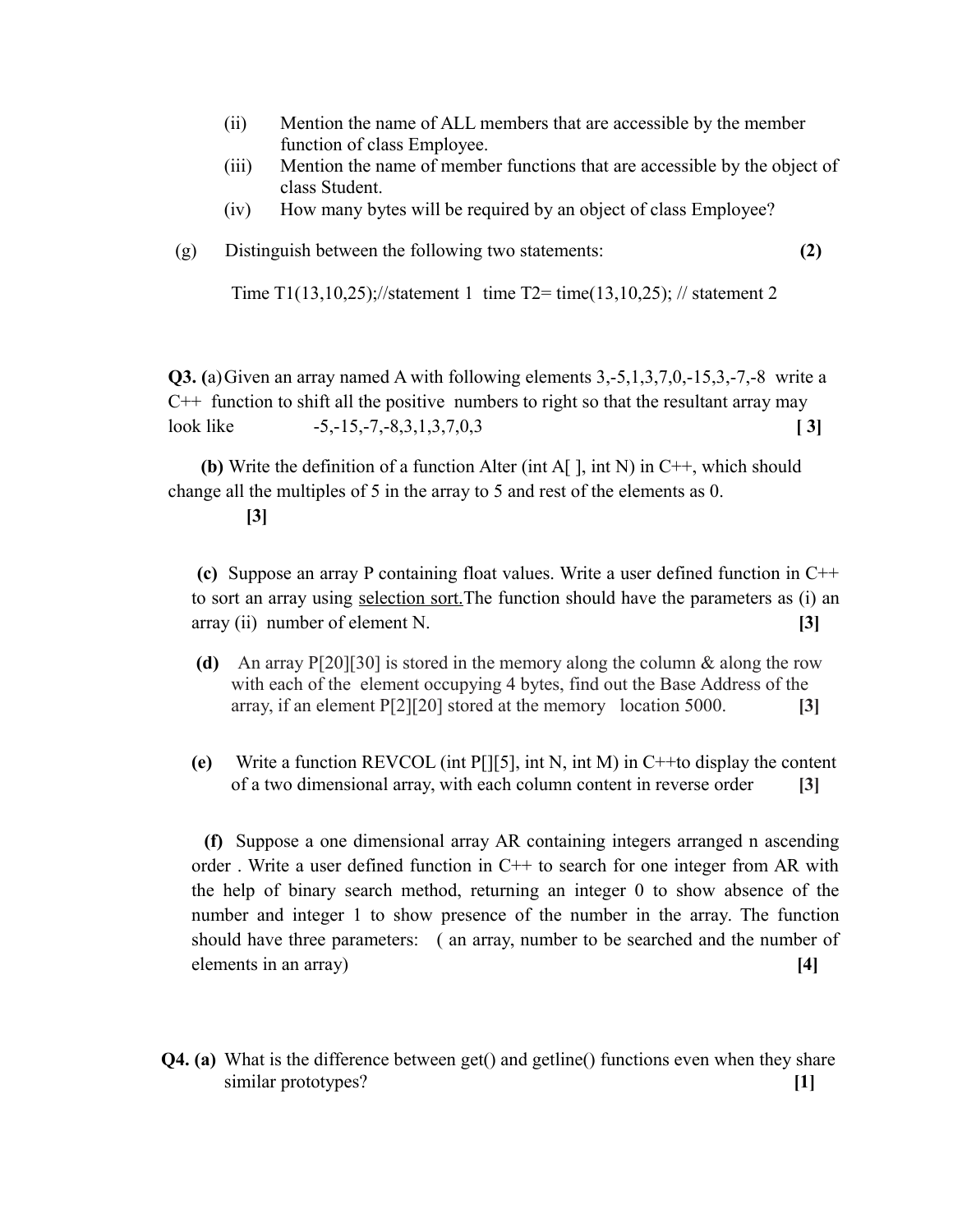**(b)** Make a user defined function CREATE( ) to create a file and write the contents i.e given below into the file and Read( $\cdot$ ) in C++ to count the word "are" as an independent word present in a text file SEARCH.TXT.

**[3]**

Example:

{

If the Line contains: "Those are wild animals. They are carnivores." Then the output should be: The Word "are"  $= 2$ 

**(c)** Write a function in C++ to count the number of digits and upper case alphabets present in a text file"TEST.TXT".

 **[3]**

**[3]**

**(d)** Find the output of the following C++ code considering that the binary file CLIENTS.DAT exists on the hard disk with records of 100 members. **[3]**

class CLIENTS { int Cno;char Name[20]; public : void In(); void Out();  $\}$ ; void main{) { fstream CF; CF.open("CLIENTS.DAT",ios:: binary| ios::in) ; CLIENTS C;  $CF.read((char*)\&C, sizeof(C));$  $CF.read((char*)\&C, sizeof(C));$  $CF.read((char*)\&C, sizeof(C));$ int POS=CF.tellg()/sizeof(C); cout<<"PRESENT RECORD:"<<POS<<endl;  $CF.close()$ ; }

**(d)** Write a function in C++ to add new object at the bottom of the binary file "PRODUCT.DAT" whose product price is more than Rs 200. Assuming that binary file is containing the objects of the following class:

```
class PRODUCT
      int PRODUCT_no;
      char PRODUCT_name[20];
      float PRODUCT price;
public:
      void enter() \{ \text{cin} \geq \text{PRODUCT no} \}; gets(PRODUCT_name) ; cin \geqPRODUCT price;}
      void display() { cout << PRODUCT_no ; cout << PRODUCT_name
      ;cout<< PRODUCT_price; }
      int ret Price( )
       {
```